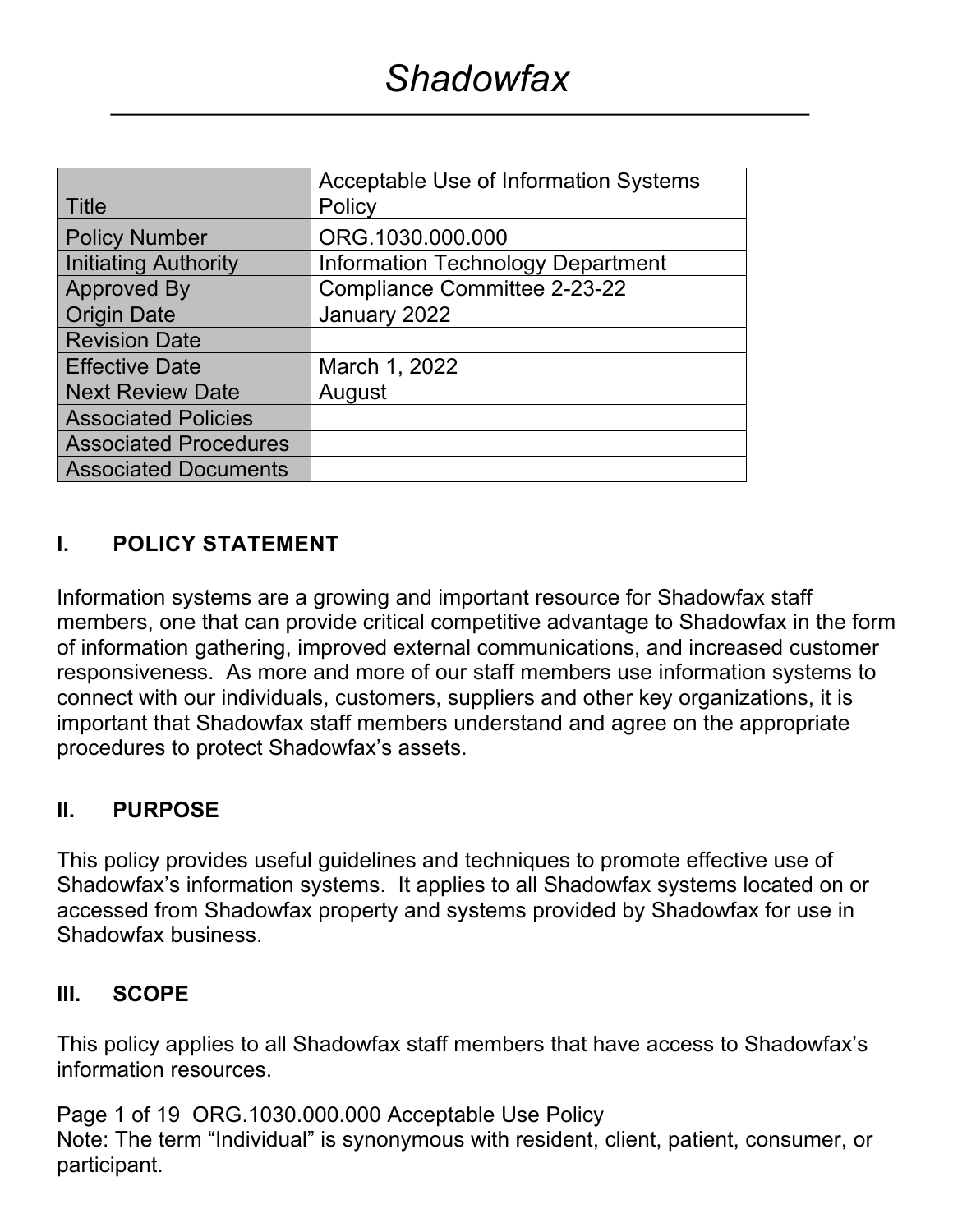## **IV. GENERAL**

Shadowfax utilizes sophisticated computer and communications systems to assist staff members in performing their job functions. These technologies support our business activities by enabling closer, more effective and timely communications among personnel within Shadowfax and with our individuals, customers, partners and vendors worldwide. These guidelines advise all users regarding the access to and the disclosure of information systems. These guidelines establish Shadowfax's expectations for all staff members concerning the disclosure of information via Shadowfax's information systems.

## **V**. **POLICY**

Shadowfax maintains and uses many facilities, equipment, and communication systems, such as telephones, regular mail, electronic-mail, voice mail, fax machines, computers, etc., designed to make Shadowfax's operations effective and efficient. Shadowfax's information systems are provided to staff members at Shadowfax expense to assist staff members in carrying out Shadowfax business. Some of these systems permit staff members to communicate with each other internally and with other parties externally. As with all Shadowfax assets, Shadowfax's information systems are for official Shadowfax business only. Access to Shadowfax information systems is provided in conjunction with the official Shadowfax business and individual job responsibilities. Use of Shadowfax's information systems is subject to these policies and guidelines and other relevant Shadowfax policies and procedures.

## **A. INFORMATION ACCESS, CONTENT, AND USE**

Shadowfax makes every effort to provide its staff members with the best technology available to conduct Shadowfax's official business. Shadowfax has installed information Resources to conduct its official business.

This document addresses general information systems policies and guidelines, specific issues related to appropriate content, and staff members use of Shadowfax's information systems. All departments and staff members are required to follow these general policies and guidelines. All Shadowfax staff members with access to Shadowfax's information systems are required to read, understand and comply with Shadowfax's policies.

Page 2 of 19 ORG.1030.000.000 Acceptable Use Policy Note: The term "Individual" is synonymous with resident, client, patient, consumer, or participant.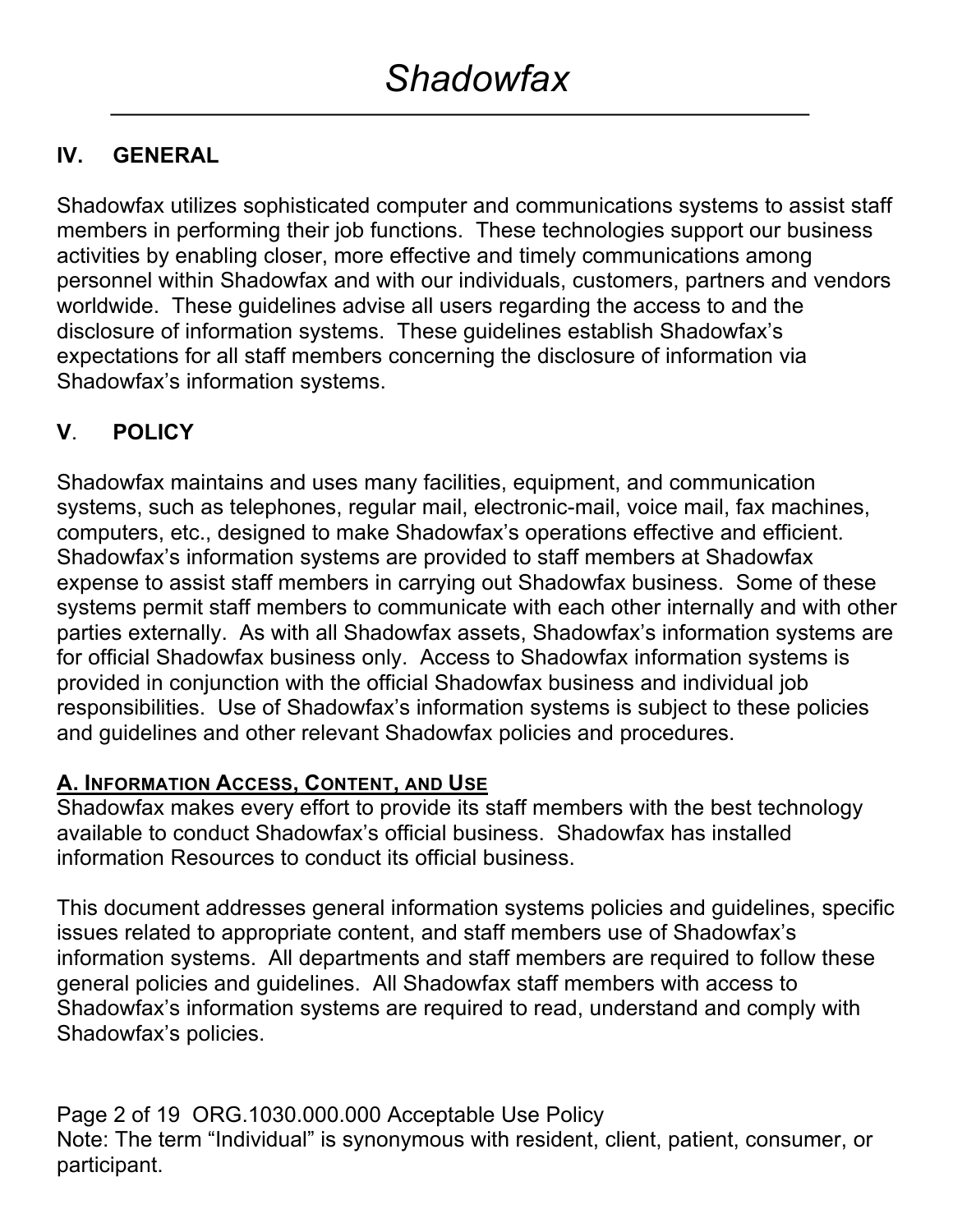Shadowfax's information systems are owned by Shadowfax and are to be used for business purposes only in serving the interests of Shadowfax's individuals, customers and in the course of normal business operations.

The use of Shadowfax facilities, property, equipment, and/or communication systems is limited to Acceptable Use as defined in these policies and guidelines. No Shadowfax equipment or communications systems, including all hardware and software, may be removed from Shadowfax property without prior expressed consent of a Shadowfax Director and/or Manager. Laptops and cell phones given to Shadowfax staff for business purposes may be taken from Shadowfax property for business use.

Personal equipment, including all computer hardware and software, may not be brought onto Shadowfax premises or be used for Shadowfax's official business without the prior expressed consent of a Shadowfax Director and/or Manager. Staff members are not to use their personal accounts during work hours or use Shadowfax equipment to reach personal sites unless it is for legitimate business purposes, as determined solely by Shadowfax.

Shadowfax encourages the use of Shadowfax's information systems for business when such business can be accomplished consistent with the following policies and guidelines identified in this document. When using information systems, staff members shall conduct official Shadowfax business consistent with Shadowfax's mission statement. Official Shadowfax business shall comply with all federal and state statutory requirements as well as standards for integrity, accountability, and legal sufficiency. Thus, official Shadowfax business conducted via the internet should meet or exceed the standards of performance for traditional methods (i.e., meetings, use of telephone).

Staff members shall base decisions to use Shadowfax's information systems on sound business practices. The conduct of business using Shadowfax's information systems is particularly compelling where costs are reduced and/or the services provided by Shadowfax are improved in measurable ways. When using Shadowfax's information systems, Shadowfax staff members shall promote and maintain a professional image.

Shadowfax staff members shall disseminate information that is current, accurate, complete, and consistent with Shadowfax policy. Information released via Shadowfax's information systems is subject to the same official Shadowfax policies for

Page 3 of 19 ORG.1030.000.000 Acceptable Use Policy Note: The term "Individual" is synonymous with resident, client, patient, consumer, or participant.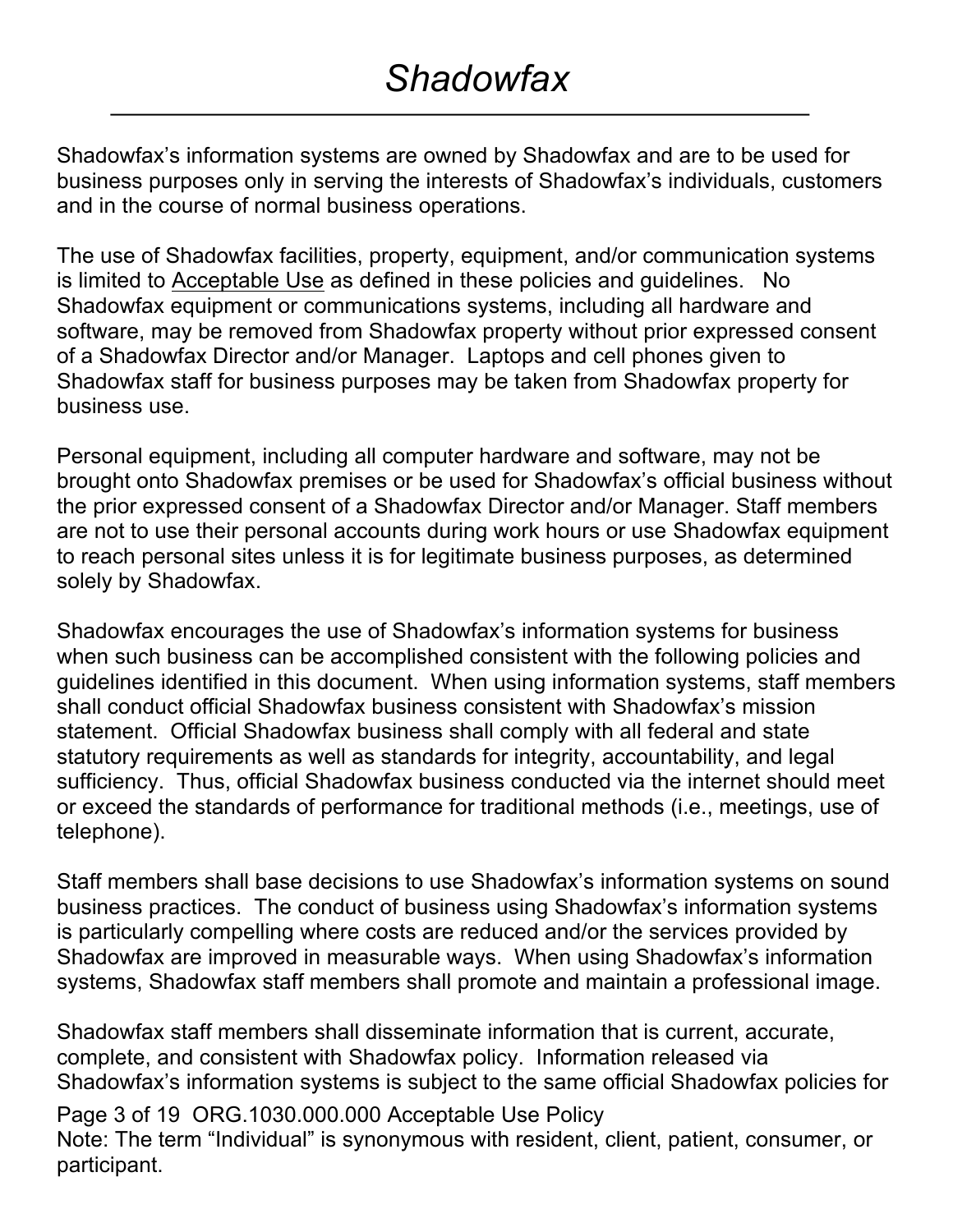the release of information via other media (such as printed documents), so that the information disclosed avoids potential problems with copyrights, trademarks, and trade secrets. Information accuracy is particularly important.

Shadowfax staff members shall protect confidential and proprietary information entrusted to Shadowfax. Questions regarding confidential or proprietary information should be directed to Shadowfax management or their designee.

#### **B. PROTECTING CONFIDENTIAL INFORMATION**

Maintaining the confidentiality of sensitive information is crucial to Shadowfax's success. Confidential information stored on or carried over Shadowfax's information systems could become the subject of accidental or intentional interception, misdelivery, hacking or even unauthorized internal review, unless staff members take the necessary precautions outlined in these guidelines.

Shadowfax has developed specific procedures to ensure the protection of confidential information. Staff members should exercise care when communicating any potentially confidential information outside of Shadowfax, as no electronic communications facility is completely secure.

All confidential data should be marked with "Confidential," "Do not reproduce," "Not to be reproduced without approval," or "Do not forward." All external email messages containing confidential information should be encrypted and contain "Secure" in the subject header.

Some directories in Shadowfax's information systems contain sensitive or confidential data. Access to these directories shall be restricted. Unauthorized attempts to circumvent such access restrictions are violations of these guidelines and may result in disciplinary action, up to and including termination of employment, and legal action.

Staff members must refrain from entering into discussions with third parties regarding Shadowfax's business prospects or financial condition. Staff members should not discuss future products, services, features or functionality unless Shadowfax has previously disclosed such information in a press release or through some other public disclosure. Such information is proprietary to Shadowfax and constitutes valuable information that should be protected as a trade secret. The release of such information could become the subject of criminal prosecution.

Page 4 of 19 ORG.1030.000.000 Acceptable Use Policy Note: The term "Individual" is synonymous with resident, client, patient, consumer, or participant.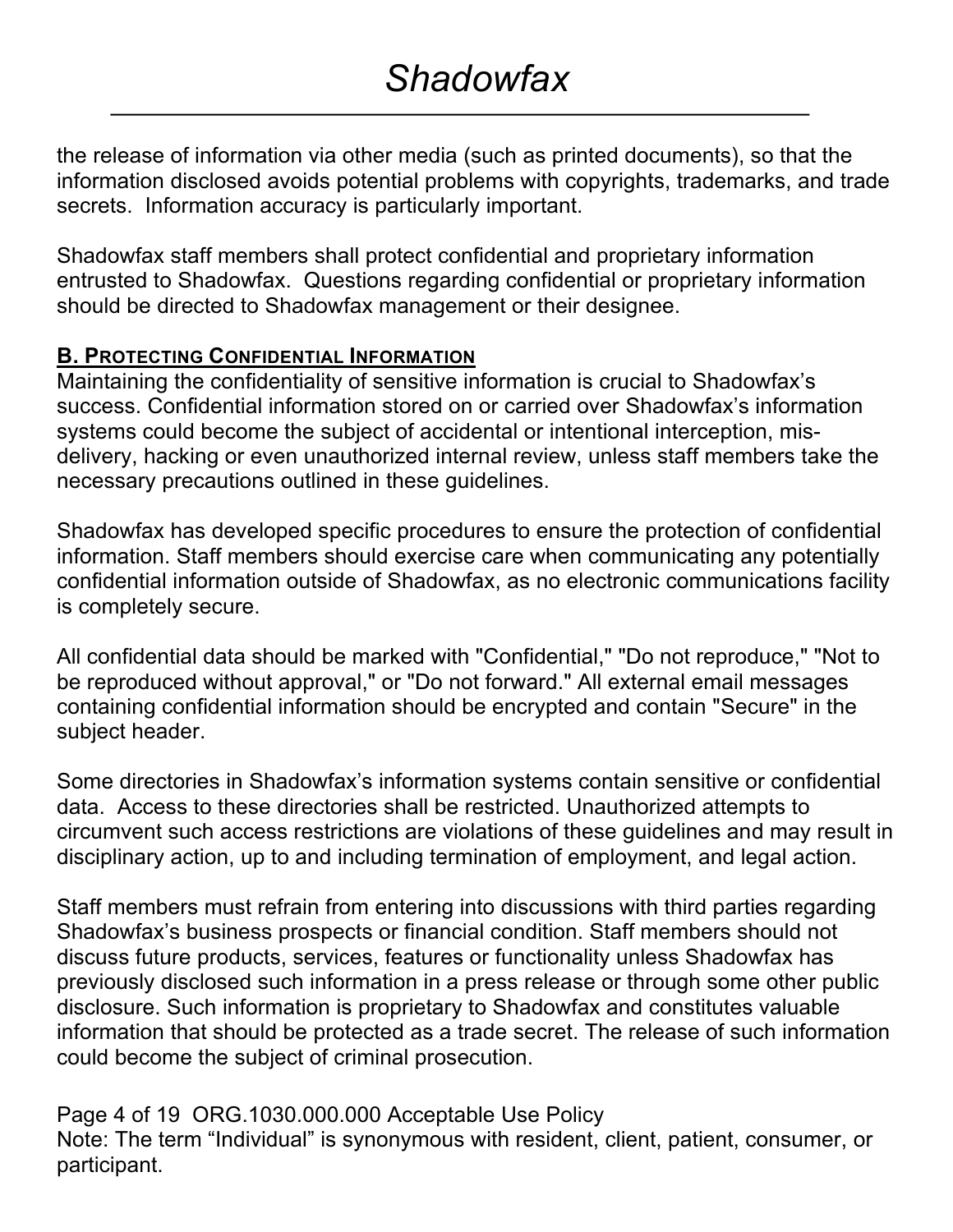Staff members are asked to respect the privacy of individuals who send them messages. Staff members should protect voice mail, and email accounts from unauthorized access. Appropriate protection procedures include ensuring proper password protection to these accounts, closing email messages after reading them and deleting all messages when they are no longer needed.

Staff members shall not place Shadowfax material (e.g., copyrighted software, internal correspondence) on any publicly accessible internet computer without prior permission.

The internet does not guarantee the privacy and confidentiality of information. Sensitive material transferred over the internet may be at risk of detection by a thirdparty. Staff members must exercise caution and care when transferring such material in any form.

#### **C. COPYRIGHTED INFORMATION**

Shadowfax respects the intellectual property rights of other companies and individuals. Use of all copyrighted material, including literature, software, and graphics shall comply with relevant, valid license terms. Shadowfax's information systems may provide access to materials protected by copyright, trademark, patent and trade secret and even export laws. Staff members should not assume that merely because information is available on an electronic information system such as the internet, that it may be downloaded or further disseminated. No copyrighted material should be copied, transmitted, posted, or otherwise distributed without such compliance. If a question arises as to the propriety of downloading information, Shadowfax management should be consulted.

All material trademarked or copyrighted by Shadowfax should be marked with the appropriate trademark or copyright designation. No Shadowfax staff member should remove trademark and copyright notices from third party material.

Shadowfax's license to use software is carefully set forth in legal agreements that Shadowfax has with the developers and distributors of the software. Staff members' use of software must be in compliance with those agreements. If Shadowfax gives staff members the opportunity to use certain software, copying of that software is strictly prohibited. Loading of software of a personal interest is prohibited unless staff members are given prior expressed consent by Shadowfax management. When staff members leave Shadowfax, all Shadowfax owned software, licenses, and media will remain with Shadowfax.

Page 5 of 19 ORG.1030.000.000 Acceptable Use Policy Note: The term "Individual" is synonymous with resident, client, patient, consumer, or participant.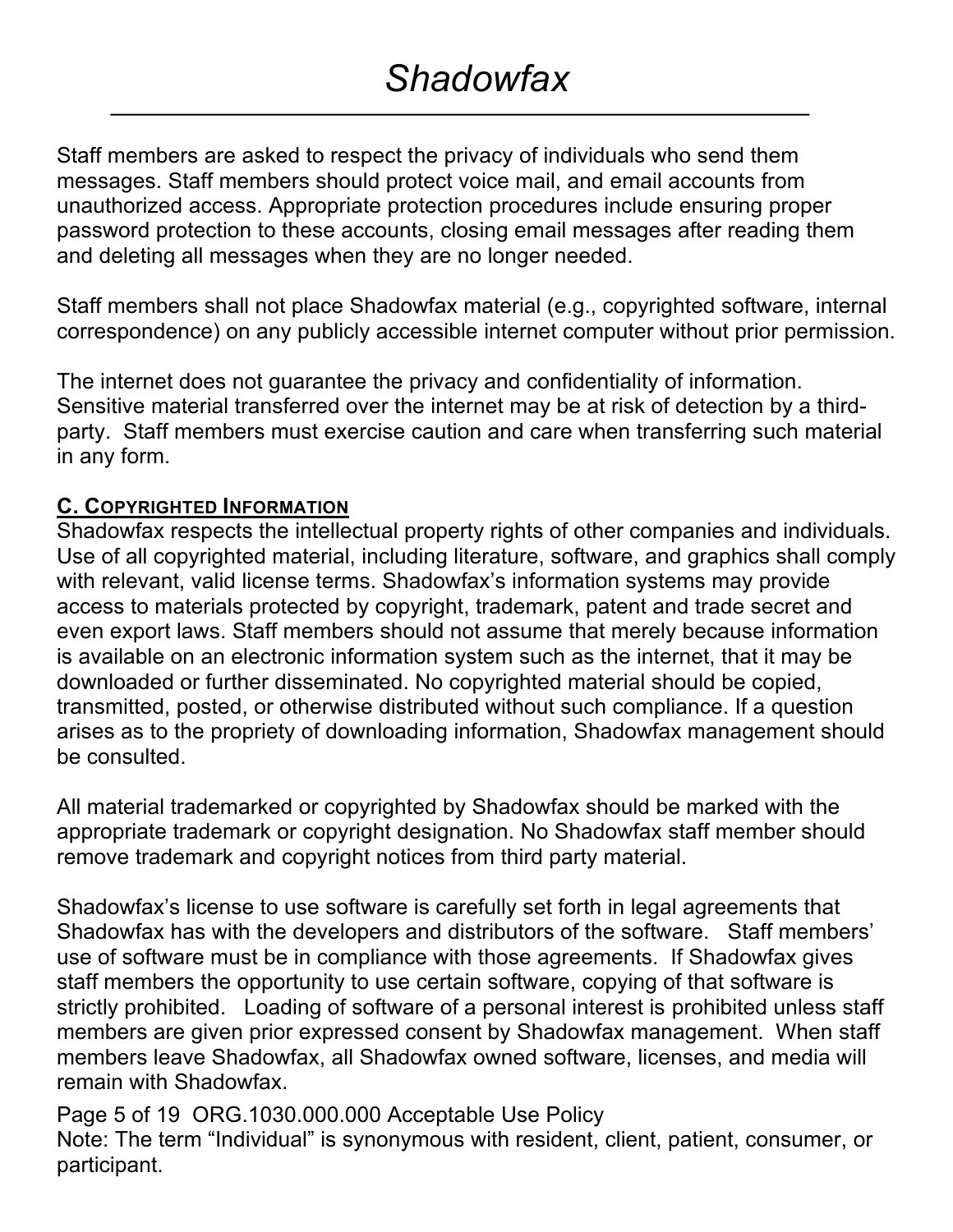Unless otherwise noted, all software on the internet should be considered copyrighted work. Therefore, staff members are prohibited from downloading software and/or modifying any such files without permission from the copyright holder.

#### **D. PRIVACY STATEMENT**

This policy is intended to guide staff members in the performance of their duties. It is also intended to place staff members on notice that staff members should not expect Shadowfax's information systems and their contents to be confidential or private. All data, including any that is stored or printed as a document, is subject to audit and review.

No staff members should have a reasonable expectation of personal privacy with respect to the use of any of the Shadowfax's facilities, property, equipment or communications systems. This includes anything created or received on Shadowfax's information systems even if used for business purposes and in the normal course of Shadowfax operations.

Shadowfax reserves the right, but not the obligation, to monitor use of Shadowfax's information systems including the internet, email, computer transmissions, and electronically stored information created or received by Shadowfax staff members with the Shadowfax's information systems. All computer applications, programs, workrelated information created or stored by staff members on Shadowfax's information systems are Shadowfax property.

#### **E. MONITORING AND INSPECTING INFORMATION SYSTEMS**

Shadowfax's information systems are provided for official Shadowfax business. Shadowfax's information systems are owned and controlled by Shadowfax and are accessible at all times by Shadowfax for maintenance, upgrades and other business or legal purposes.

All information systems, including the messages and data stored on the systems, are and remain at all times the property of Shadowfax, subject to applicable third-party intellectual property rights such as copyrights. By virtue of continued employment and use of Shadowfax systems, all staff members are considered to have consented to monitoring and other access by authorized Shadowfax personnel. Shadowfax reserves the right to inspect a staff member's computer system for violations of Shadowfax policies.

Page 6 of 19 ORG.1030.000.000 Acceptable Use Policy Note: The term "Individual" is synonymous with resident, client, patient, consumer, or participant.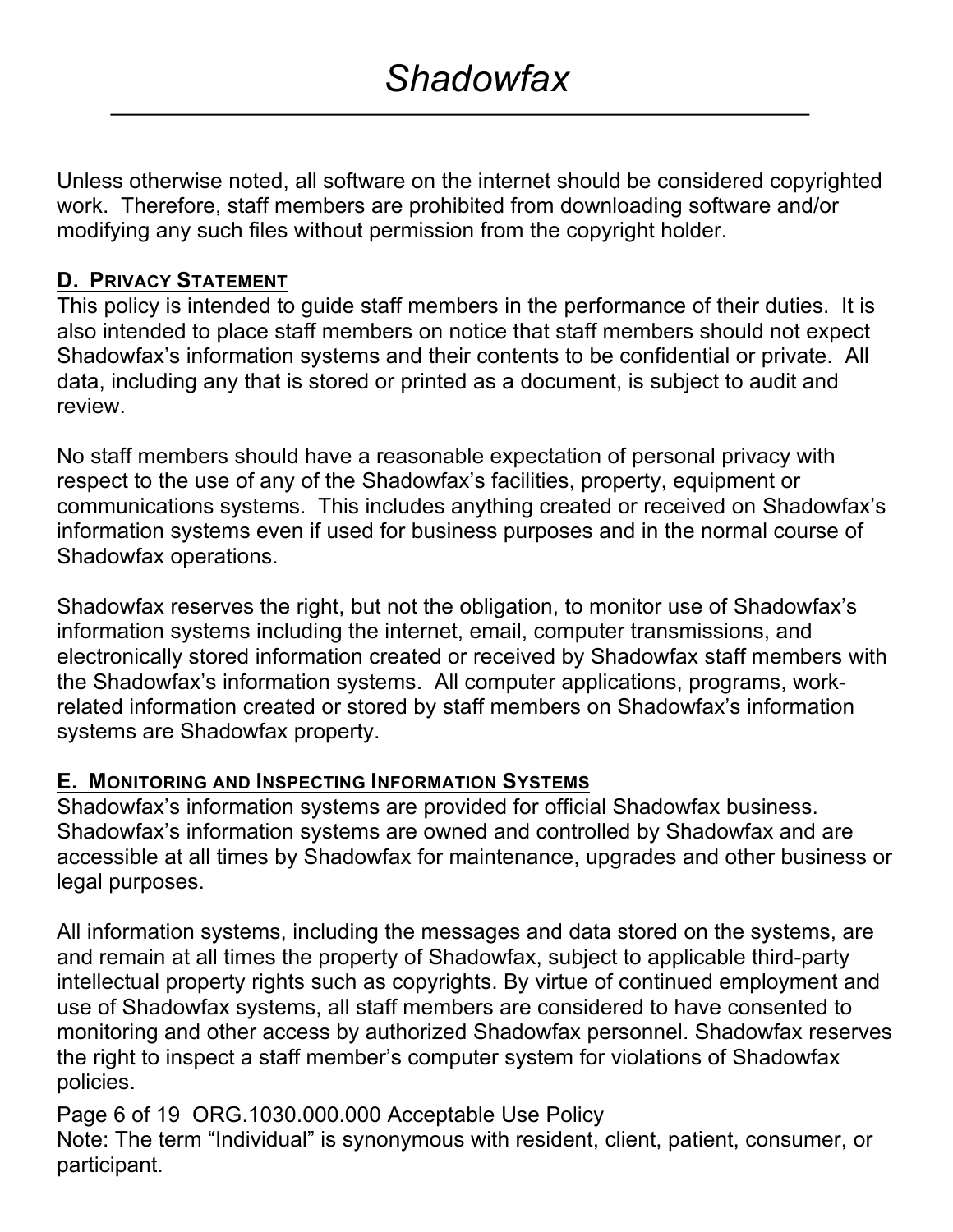Shadowfax reserves the right to access and conduct an inspection or search all directories, indices, diskettes, files, databases, faxes, Shadowfax computer hardware and software, voice mail, email and communication systems or deliveries sent to any Shadowfax location, no matter to whom it is addressed, with no prior notice. Shadowfax may also cancel or restrict any staff member's privilege to use any or all of its facilities, equipment, property, or communication systems.

If a staff member refuses to cooperate with a search or inspection for legitimate business purposes that is based on reasonable suspicion that the staff member is in possession of prohibited materials, Human Resources (HR) may take that refusal into consideration in determining appropriate disciplinary action. A staff member's refusal to provide their password to Shadowfax management will be considered additional grounds for discipline. Discipline, including termination, will be based on all available information, including the information giving rise to the inspection or search.

Access to on-line services, the internet, bulletin board services or other communications networks is prohibited unless Shadowfax has provided prior expressed consent. As such, no Shadowfax equipment, telephone lines, or on-line services may be used to view or download offensive, discriminatory or pornographic material. Staff member use of these services may be monitored to include numbers called and the amount of time spent using the services. Shadowfax reserves the right to inspect computer systems for viruses, offensive, discriminatory or pornographic material, personal software, etc.

Shadowfax management may examine staff member communications or files and such examination should be expected to occur in various circumstances when necessary, including, but not limited to:

- Ensuring that Shadowfax systems are not being used to transmit discriminatory, harassing or offensive messages of any kind.
- Determining the presence of illegal material or unlicensed software.
- Ensuring that communication tools are not being used for unauthorized, disruptive, or improper uses.
- Investigating allegations or indications of impropriety.
- Locating, accessing and/or retrieving information in staff members absence.
- Responding to legal proceedings and court orders in the preservation or production of evidence.

Page 7 of 19 ORG.1030.000.000 Acceptable Use Policy

Note: The term "Individual" is synonymous with resident, client, patient, consumer, or participant.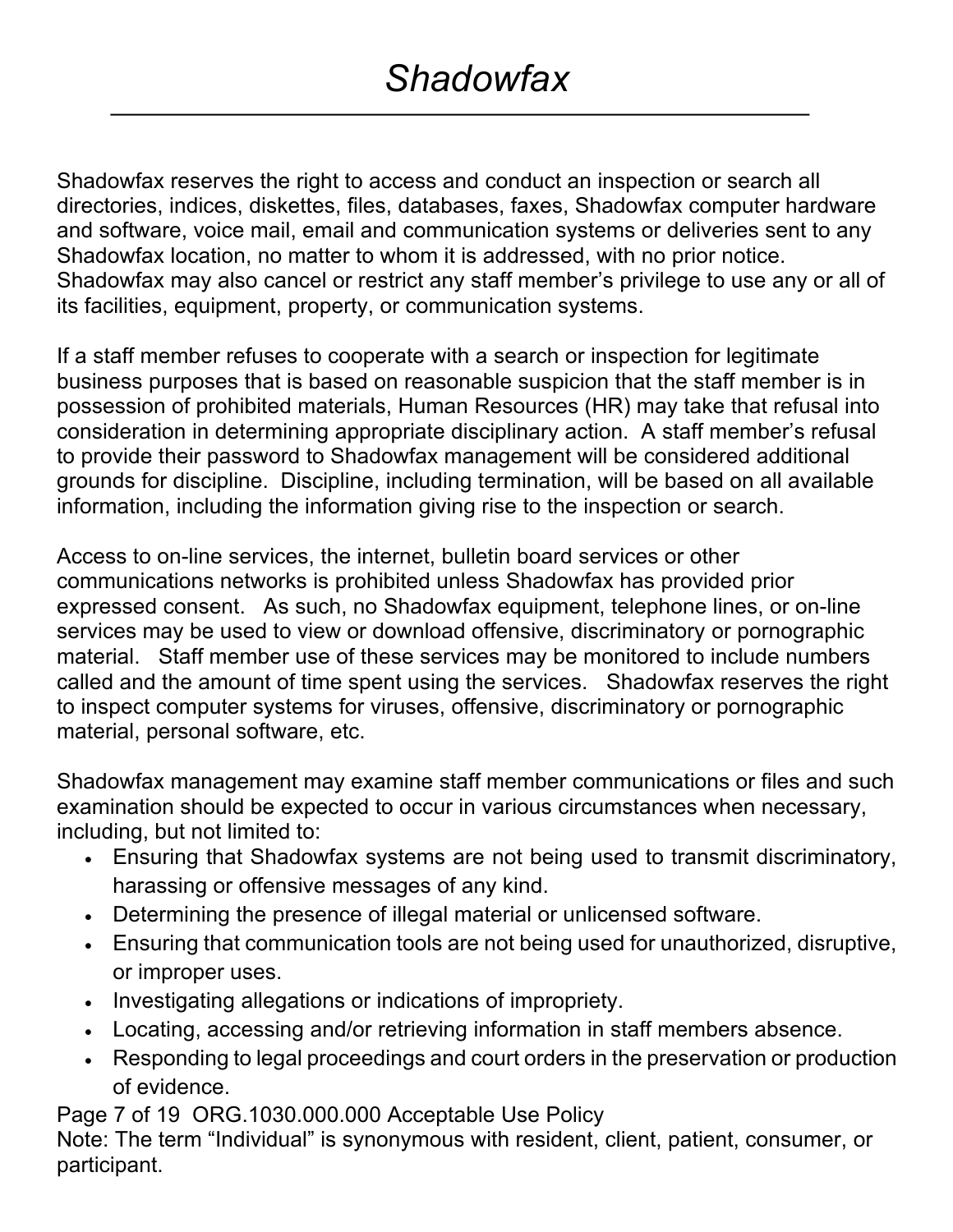• Shadowfax reserves the right to review the staff members use of and to inspect all material created by or stored on Shadowfax information systems. Shadowfax reserves the right to monitor all use of information systems to access, review, copy, delete, or disclose messages and data derived from any use. All messages or data become property of Shadowfax, subject to access, review, duplication, deletion, or disclosure by Shadowfax management or by other personnel authorized by Shadowfax. Staff members should be aware that billing practices, firewall protections, and traffic flow monitoring programs often maintain detailed audit logs setting forth addresses, times, durations, etc. of communications both within and external to the Shadowfax. Staff members should treat Shadowfax's information systems with the expectation that communications will be available for review by authorized personnel of Shadowfax for legitimate business purposes at any time.

Shadowfax reserves the right to access, review, duplicate, delete or disclose for legitimate business purposes any communications, messages or data derived from use of Shadowfax's information systems.

#### **F. STORING AND ARCHIVING INFORMATION**

Shadowfax has developed specific archival procedures to ensure the safe retention of electronic data. Most files are subject to routine back-up procedures. Copies of documents and electronic messages may be retained for long periods of time. By virtue of various archival practices employed at Shadowfax, any messages or data stored, even temporarily, on Shadowfax information systems may be copied to magnetic or other storage media without the specific knowledge of the individual creating the messages or data. Such archives are and remain Shadowfax property and may be used by Shadowfax for any business purpose. Simply deleting messages or data from these information systems does not provide privacy with regard to such messages or data. The length of time that such archives may be maintained can be almost indefinite. Staff members may be required to preserve their electronic data based on pending litigation and/or investigations by the Shadowfax. Refer to the Information Technologies (IT) department for additional information on storing and archiving information.

#### **G. EMPLOYEE USAGE**

Page 8 of 19 ORG.1030.000.000 Acceptable Use Policy Note: The term "Individual" is synonymous with resident, client, patient, consumer, or participant.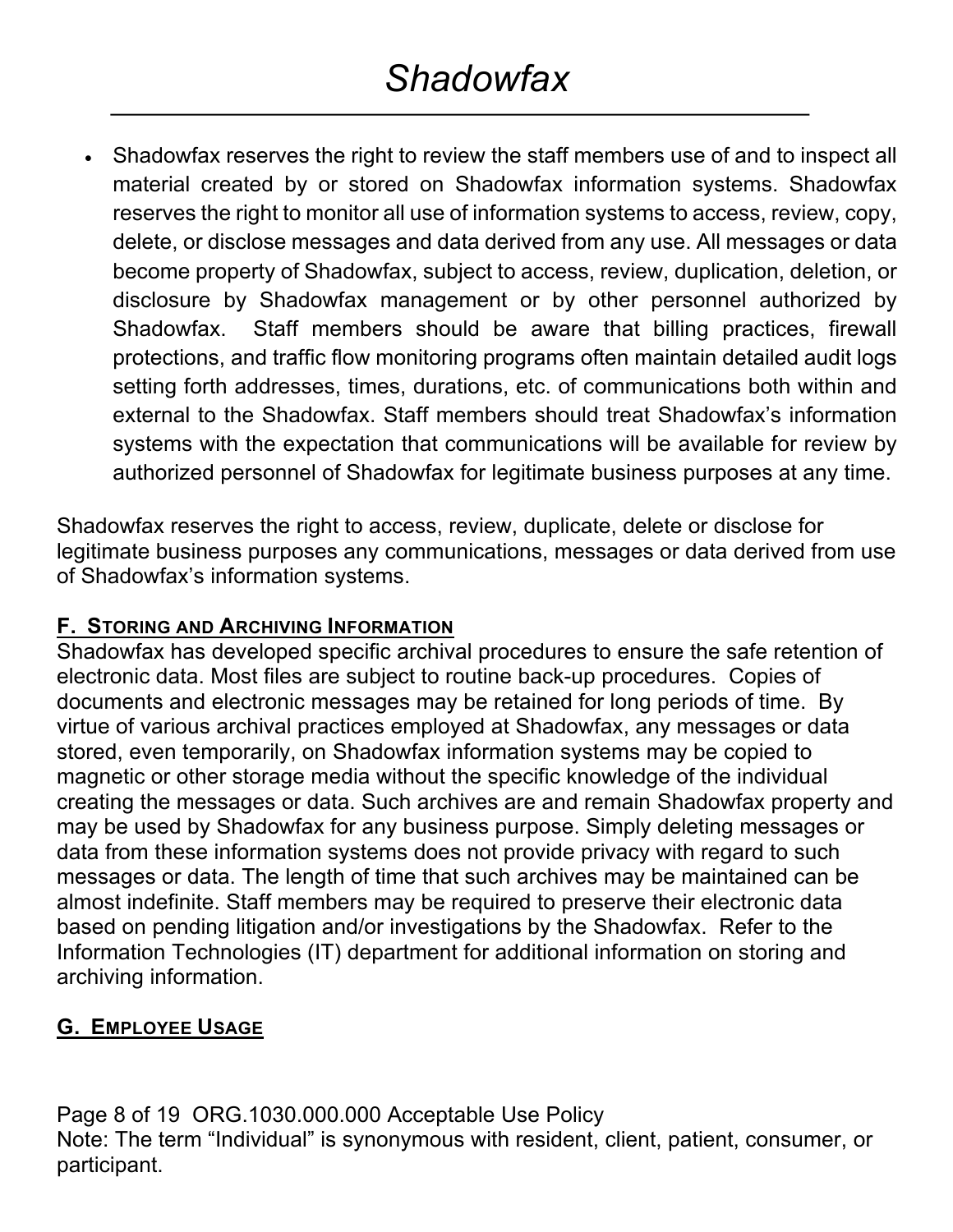Each staff member has the responsibility of complying with Shadowfax's policies and guidelines provided in this document. Failure to do so may result in disciplinary action, up to and including termination of employment and legal action.

The use of information systems is restricted to official Shadowfax business. Personal use of or time spent for personal gain is strictly prohibited unless Shadowfax gives prior express consent. Inappropriate personal use includes the creation, downloading, viewing, storage, copying, or transmission of sexually explicit or sexually oriented materials, materials related to illegal gambling, illegal weapons, terrorist activities, and any other illegal activities or activities otherwise prohibited. In addition, any internet use that could cause congestion, disruption of normal service, or general additional Shadowfax expense is prohibited.

Hacking or unauthorized attempts or entry into any other computer is forbidden. Such an action is a violation of the Federal Electronic Communications Privacy Act (ECPA) 18 U.S.C. § 2510.

Sending threatening, slanderous, racially and/or sexually harassing messages is strictly prohibited. The representation of yourself as someone else, real or fictional, or a message sent anonymously is prohibited.

Staff members should be aware that Shadowfax's information systems and the World Wide Web are not censored and contain information some users may find offensive. Shadowfax cannot accept responsibility for what the staff member accesses; however, if offensive material is accessed, staff members shall disengage from the material immediately.

Staff members shall not copy or transfer electronic files without prior Shadowfax permission. Almost all software is subject to Federal copyright laws. Care should be exercised whenever accessing or copying any information that does not belong to staff members. When in doubt, consult Shadowfax management. Unauthorized or illegal use of third-party intellectual property is prohibited. Such use includes, but is not limited to, downloading or using copyrighted or patented software, video and audio clips or documents on Shadowfax's information systems in a manner inconsistent with relevant license terms or other intellectual property rights.

Page 9 of 19 ORG.1030.000.000 Acceptable Use Policy Note: The term "Individual" is synonymous with resident, client, patient, consumer, or participant.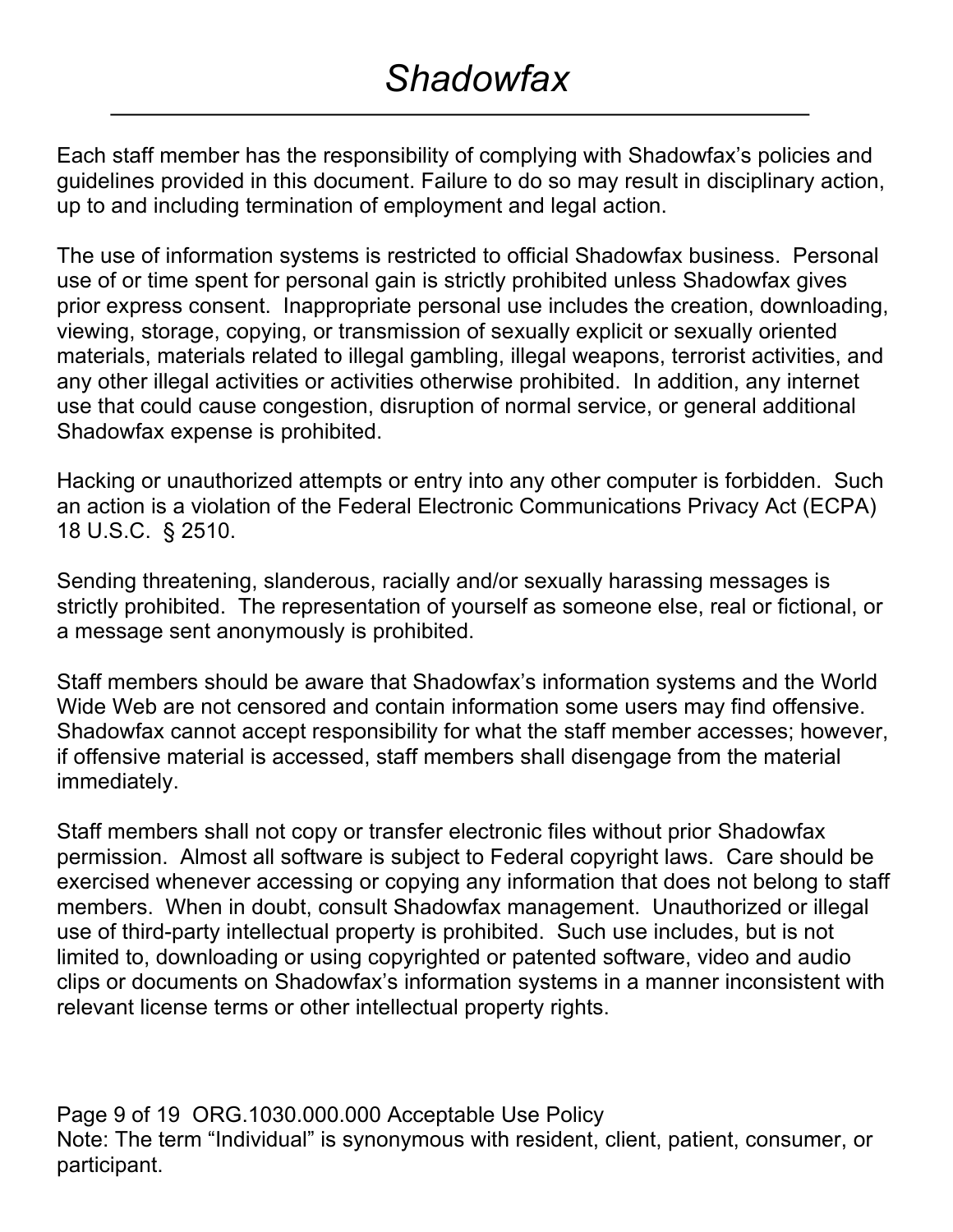Downloading a file from the internet can infect Shadowfax's systems with a virus. Staff members shall not circumvent or disable Shadowfax standard virus prevention software and/or information Resource security mechanisms.

Staff members shall not send, post or provide access to any confidential Shadowfax materials or information to anyone outside of Shadowfax.

Staff members are obligated to cooperate with any investigation regarding the use of staff member's computer equipment and for which Shadowfax management has authorized.

Alternate internet Service Provider connections to Shadowfax's internal network are not permitted unless prior express consent has been given by Shadowfax management and properly protected by a firewall or other appropriate security device(s).

If staff members are using information from an internet site for strategic official Shadowfax business decisions, staff members should verify the integrity of that information. Staff members should verify whether the site is updated on a regular basis (the lack of revision date might indicate out-of-date information) and that it is a valid provider of the information.

Shadowfax has no control or responsibility for content on an external server not under the control of the Shadowfax. Information may be offensive and/or unsuitable for dissemination.

Do not upload or download large files during prime hours due to the network impact on other users. Information systems may have limits regarding disk space usage. Documents take up space; therefore, staff members should regularly delete and/or archive any files they wish to save.

Staff members using Shadowfax's accounts are acting as representatives of Shadowfax. As such, staff members should act accordingly so as not to damage the reputation of Shadowfax.

In order to maintain confidentiality of all information and records, no person, including but not limited to, Shadowfax employees, visitors, individuals, customers, vendors,

Page 10 of 19 ORG.1030.000.000 Acceptable Use Policy Note: The term "Individual" is synonymous with resident, client, patient, consumer, or participant.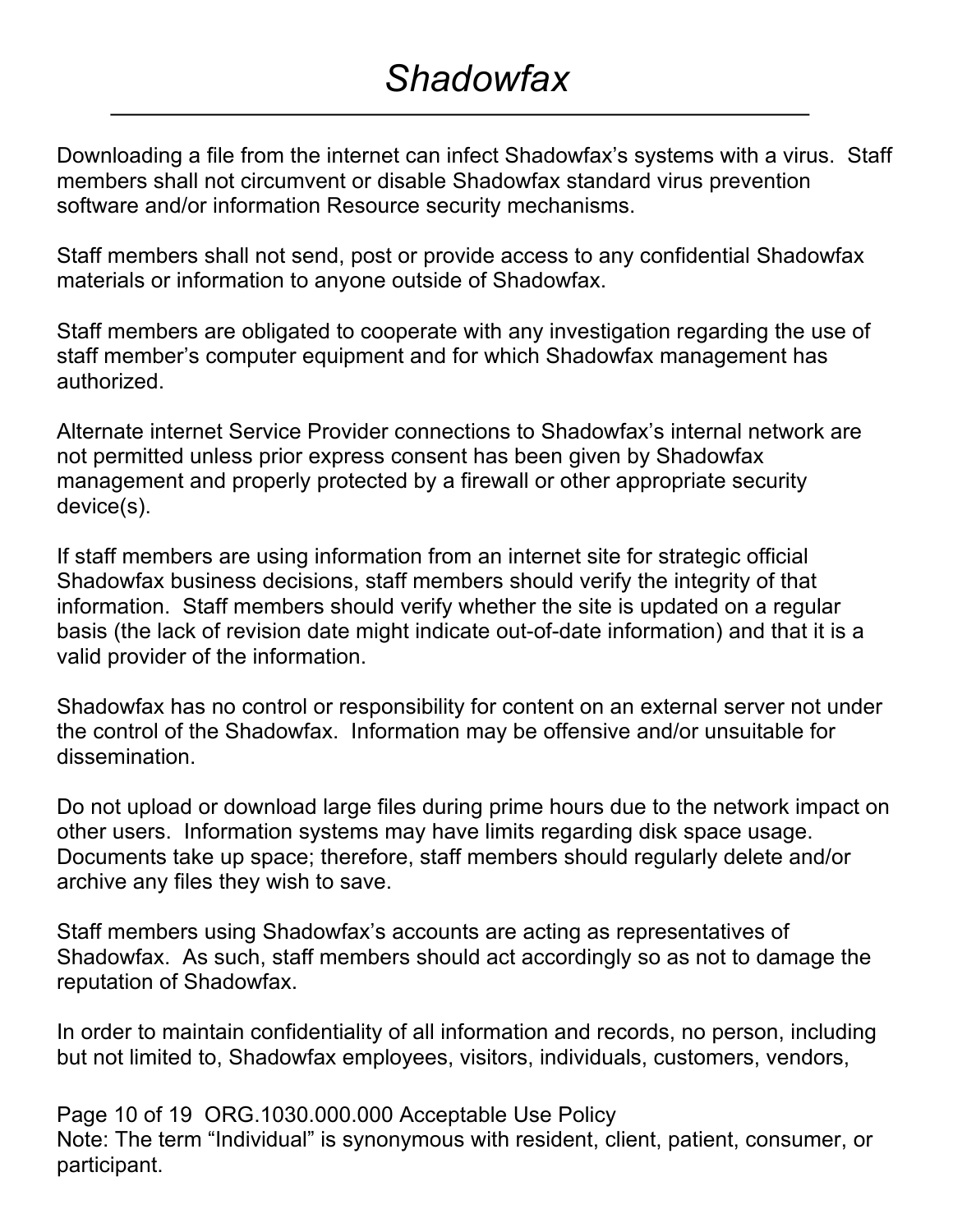should record conversations of another without his or her prior knowledge and consent. Recordings include audio and/or video by any means, including smart phones.

The devices used to record via audio or video that are prohibited are inclusive of, but are not limited to, phones, smart phones, voice recorders of any kind, video cameras of any kind, and microphones.

Any staff member requesting to record via audio or video any interaction with any employee of Shadowfax will need to inform Human Resources of their intention and obtain authorization. Shadowfax reserves the right to refuse such request, at their sole discretion.

### **Phone and Voice Mail**

Shadowfax IT department provides and maintains the phone system, including voice mail to assist you in the conduct of business within the company. All telephone hardware is company property. All communication messages composed, sent or received on the telephone are and will remain the property of Shadowfax. They are not private property of the employee.

Shadowfax approves limited, occasional or incidental non-business use of the telephone if done in a professional manner that does not interfere with business use, does not incur any additional cost to the company, and complies with the rest of the Acceptable Use Policy.

Prohibited actions include, but are not limited to, any messages which contain sexual implications, racial slurs, gender-specific comments, or any other comment that offensively addresses someone's age, sexual orientation, religious or political beliefs, national origin or disability or any other legal activity.

Each user is required to setup, maintain and use a pass code for secure voice mail access.

Shadowfax reserves the right to review, audit, intercept, access, and disclose all messages created, received or sent over the voice mail system for any purpose. The contents of the voice mail may be disclosed within Shadowfax without the permission of the staff member.

Page 11 of 19 ORG.1030.000.000 Acceptable Use Policy Note: The term "Individual" is synonymous with resident, client, patient, consumer, or participant.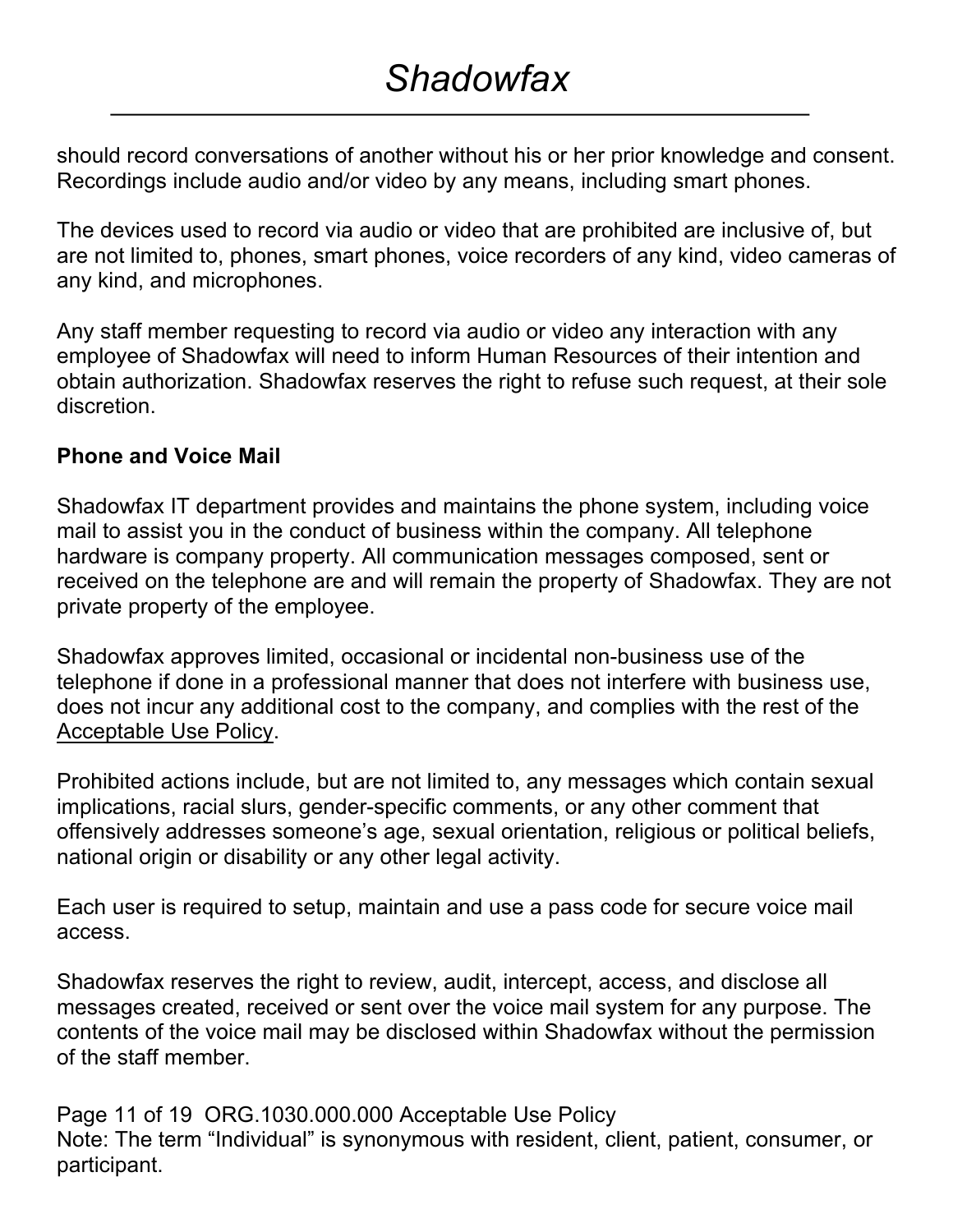### **Internet and Network Security**

Shadowfax provides and maintains access to the internet to assist you in the conduct of business within the organization. All messages/data received through the internet are Shadowfax property.

Shadowfax approves limited, occasional or incidental non-business use of the internet if done in a professional manner that does not interfere with business use, does not incur any additional cost to the company, and complies with the rest of the Acceptable Use Policy.

Prohibited actions include, but are not limited to, any messages which contain sexual implications, racial slurs, gender-specific comments, or any other comment that offensively addresses someone's age, sexual orientation, religious or political beliefs, national origin or disability or any other legal activity.

Without proper prior authorization, the internet shall not be used to send (upload) or receive (download) copyrighted materials, trade secrets, proprietary business, financial information or similar materials.

Shadowfax reserves the right to review, audit, intercept, access and disclose all internet transactions created, received, or sent over the internet. The contents of the voicemail may be disclosed within Shadowfax without the permission of the staff member.

Information Technology (IT) requires each user to setup, maintain and use personal and confidential passwords to protect files, retrieved stored information, and "lock down" workstations.

No staff member should attempt to gain access to another staff member's passwords or documents without permission or authorization.

#### **H. INFORMATION SYSTEMS AWARENESS**

The use of information systems is the responsibility of each staff member. The practices listed below are not inclusive, but rather designed to remind each staff member of the need to raise their information systems awareness.

Page 12 of 19 ORG.1030.000.000 Acceptable Use Policy Note: The term "Individual" is synonymous with resident, client, patient, consumer, or participant.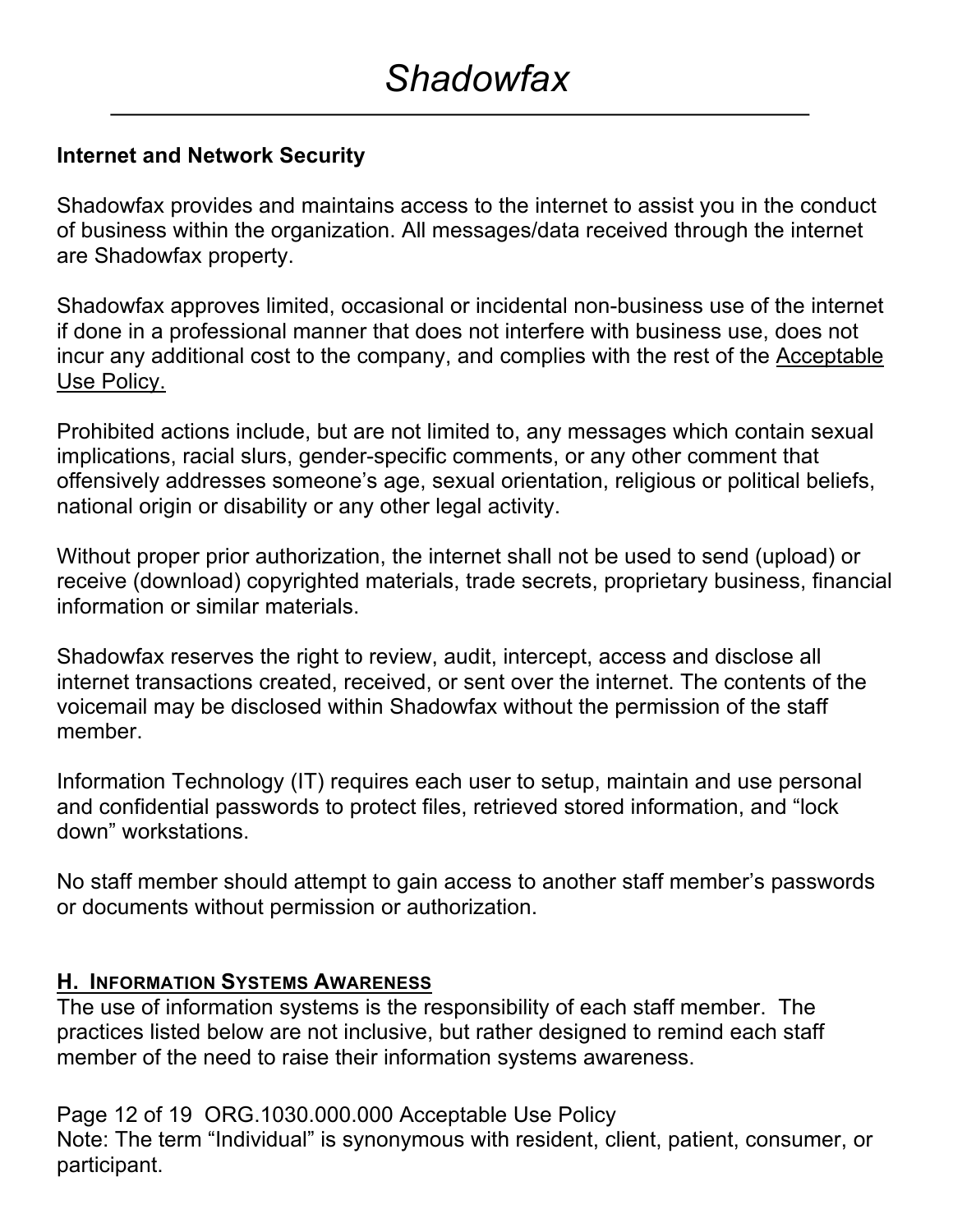- Protect equipment. Keep it in a secure environment and keep food and drink from electronic systems. Know where the fire suppression equipment is located and how to use it in an emergency.
- Protect areas. Keep unauthorized people away from equipment and data. Challenge strangers in the area
- Protect passwords. Never write it down or give it to anyone. Don't use names, numbers or dates that are personally identified with the staff members. Change the password often and change it immediately if it has been compromised.
- Protect files. Don't allow unauthorized access to staff members' files and data. Never leave equipment unattended with the password activated – log off.
- Backing up data. Keep duplicates of critical data in a safe place.
- Report security violations. staff members should tell their supervisor or Shadowfax management if they notice any unauthorized changes to their data. Immediately report any loss of data or programs, whether automated or hard copy.

#### **I. ELECTRONIC MAIL (EMAIL)**

Email may be sent through each staff member's computer. Email will be sent for official Shadowfax business only. No personal email shall be sent or received via Shadowfax internet accounts.

Shadowfax provides and maintains an email system to assist you in the conduct of business within the organization. Messages/data composed, sent or received on the email system are and will remain the property of Shadowfax regardless of means or transmission. The messages and data are not private property of the staff member.

Shadowfax approves limited, occasional or incidental non-business use of the email system if done in a professional manner that does not interfere with business use, does not incur any additional cost to Shadowfax and complies with the rest of this Acceptable Use Policy.

The email system may not be used at any time to solicit or promote commercial ventures, religious or political causes, outside organizations, or other non-company approved solicitations. No company-wide distribution of non-company business information or chain letters is permitted.

Email should present an image to promote and maintain the ethical standards of the Shadowfax's mission statement

Page 13 of 19 ORG.1030.000.000 Acceptable Use Policy Note: The term "Individual" is synonymous with resident, client, patient, consumer, or participant.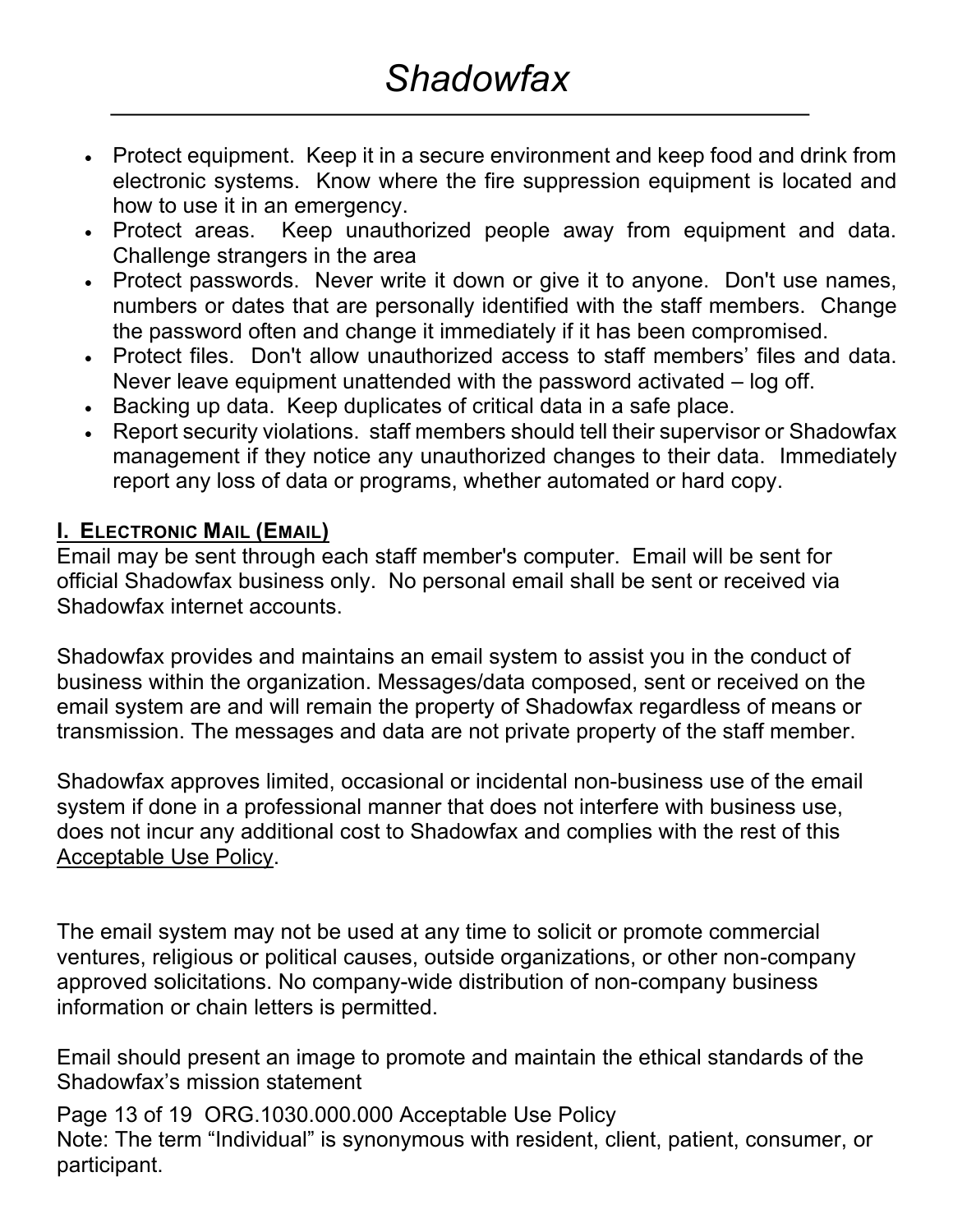The email system is not to be used to create or repeat any harassment, offensive or disruptive messages or any other legal activities in the course of business or personal use.

Prohibited actions include, but are not limited to, any messages which contain sexual implications, racial slurs, gender-specific comments, or any other comment that offensively addresses someone's age, sexual orientation, religious or political beliefs, national origin or disability or any other legal activity.

Shadowfax reserves the right to review, audit, intercept, access and disclose messages/data created, received or sent over the email or data system for any purpose. The information may be disclosed within the organization without the permission of the staff member.

Staff members may not post information to electronic bulletin boards, social networking sites or similar public posting forums on the internet or create email that may be detrimental to Shadowfax or may damage the reputation of a staff member, Individual or the organization.

#### **Encrypted – Email**

Email encryption is the process of converting plain text (the original message and attachments) to cipher text and serves the function of maintaining confidentiality.

This is to secure sensitive data sent by email transmission outside the organization. Shadowfax has licensed the shadowfax.org domain with email Encryption software for all Shadowfax staff members ("Users"). This is to provide for the secure transmission of protected health information (PHI) and other sensitive data when Emailed to minimize the risk of a breach of confidentiality and the potential misuse, disclosure or theft of such information.

Shadowfax staff approved to share sensitive data and PHI externally shall be trained in the use of email Encryption Software and shall use the email Encryption Software when sending any email (with or without attachments) which contains Sensitive Data and Protected Health Information (below).

**Sensitive Data:** protected health information, social security numbers, credit card numbers, financial account numbers, and other information protected by HIPAA.

Page 14 of 19 ORG.1030.000.000 Acceptable Use Policy Note: The term "Individual" is synonymous with resident, client, patient, consumer, or participant.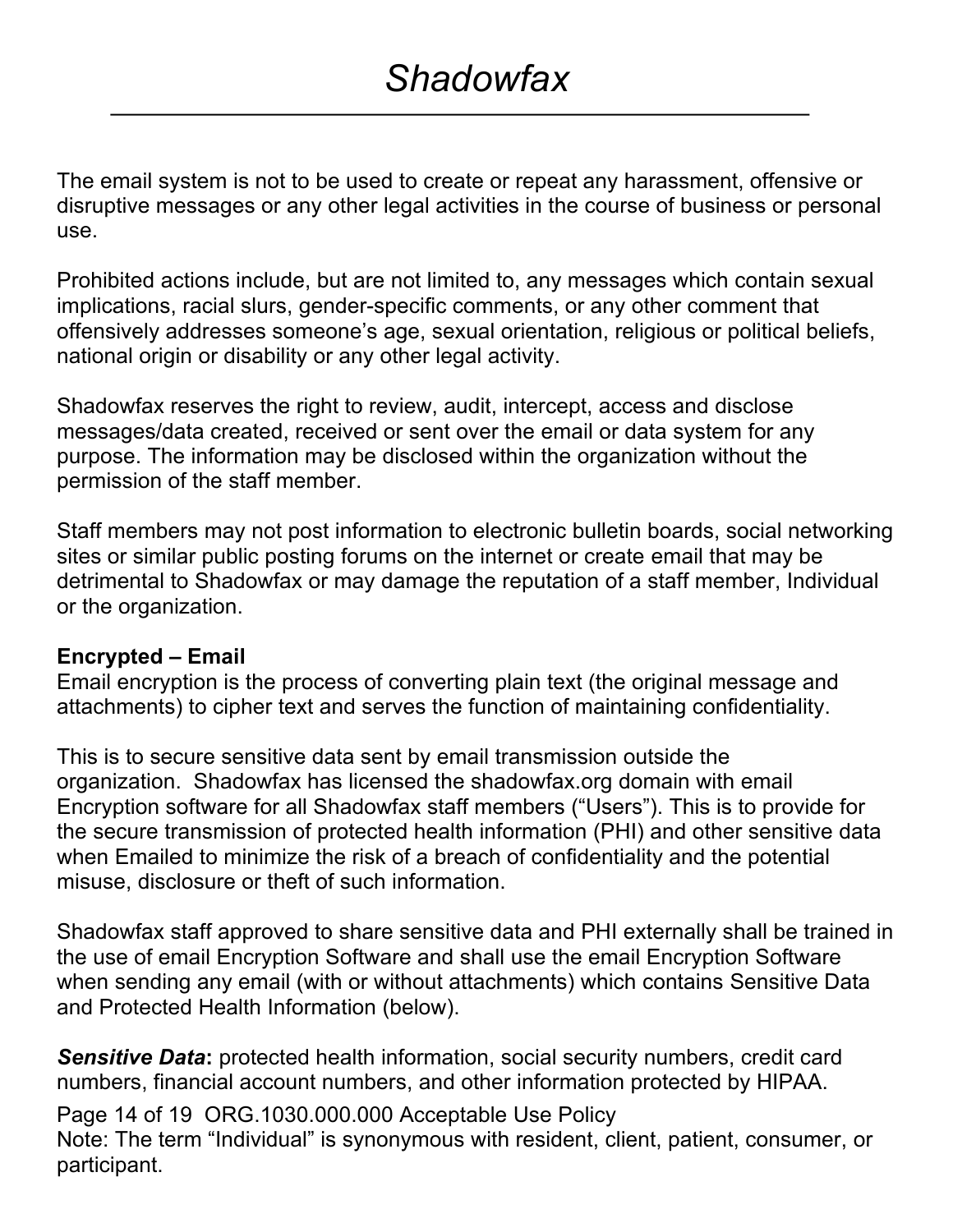*Protected Health Information:* Protected health information (PHI) is any information in the medical record or designated record set that can be used to identify an individual and that was created, used, or disclosed in the course of providing a health care service, such as diagnosis or treatment.

Violation of this policy will be reviewed on a case-by-case basis by the IT Department and Human Resources, with consequences recommended to management of the staff member, including termination of employment, additional penalties and charges to the full extent of the law applicable to the offense.

The following disclaimer shall be appended to all out-going email messages:

#### **NOTICE OF CONFIDENTIAL INFORMATION**

*The information in this communication belongs to THE SHADOWFAX CORPORATION. It contains confidential, legally privileged information that is intended only for the use of the above-named addressee, who may not disclose it to any other person, except as allowed by law. If you are not the intended recipient, you are hereby informed that any use, disclosure, distribution, or copying of this communication or any part thereof is strictly prohibited and unlawful. If you have received this communication in error, please notify the sender immediately and remove it from your system.*

Email users are to exercise good judgment and common sense when creating and distributing messages. Email is the property of Shadowfax and is to be used exclusively for official Shadowfax business. No staff member's email is considered private. Similarly, the accessing, reading or copying of email not intended for a staff member's eyes is prohibited. Staff members are strictly prohibited from sending email messages of a harassing, intimidating, offensive or discriminatory nature. Anonymous messages are not to be sent. Staff members are prohibited from using aliases while connected to services. Shadowfax retains the right to access a staff member's email at any time, for any reason, without notice to the staff member. Conduct in violation of this policy will subject the staff member to Shadowfax's disciplinary procedures.

#### **J. SECURING INFORMATION SYSTEMS WITH PASSWORDS**

Prior express consent for information systems access must be obtained through Shadowfax management. Contractors performing Shadowfax work shall only be given access to the network after written communication and approval by Shadowfax management. Once Shadowfax provides prior expressed consent, staff members shall be responsible for the security of their account password and will be held responsible

Page 15 of 19 ORG.1030.000.000 Acceptable Use Policy Note: The term "Individual" is synonymous with resident, client, patient, consumer, or participant.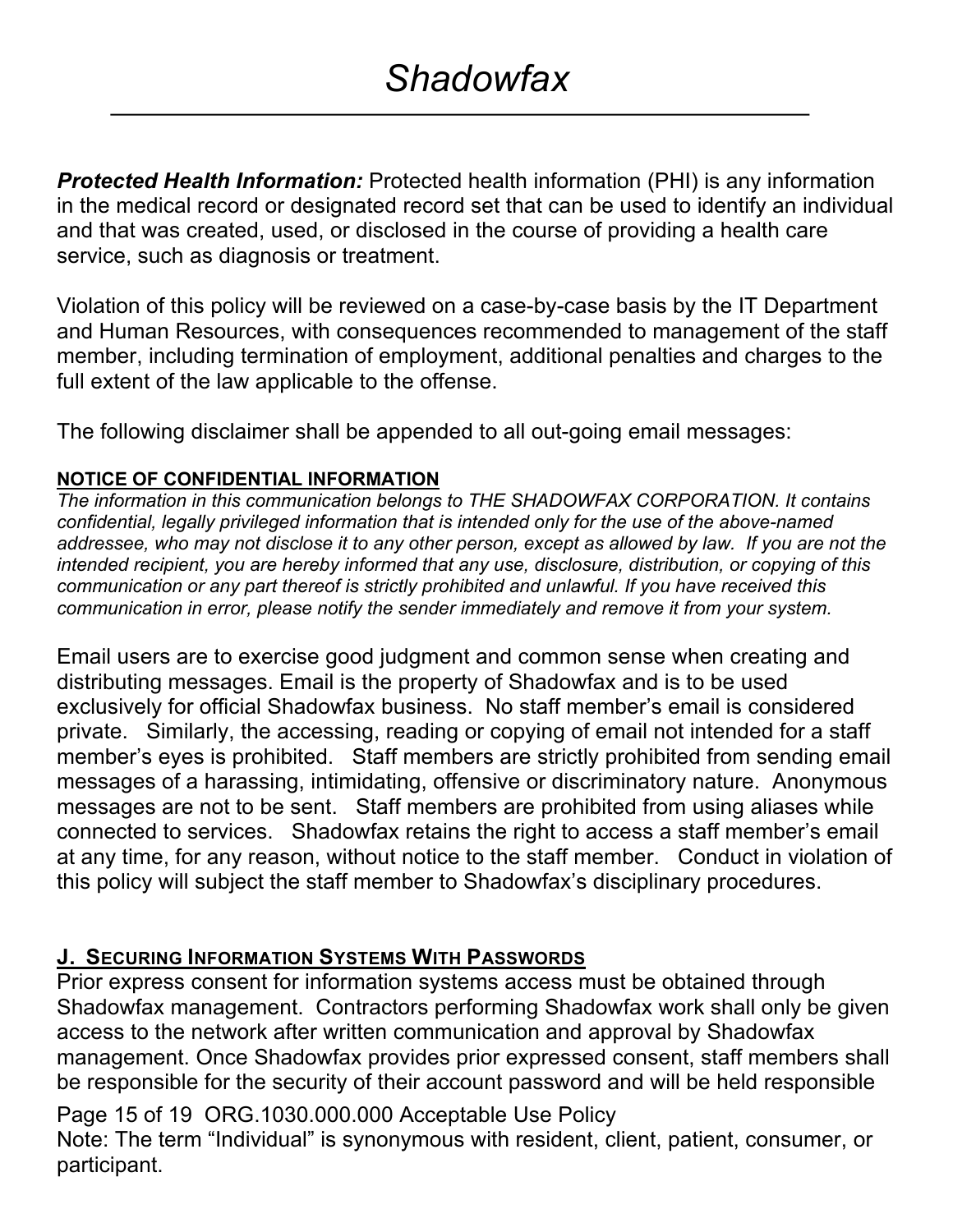for all use or misuse of their account. No other password or security device shall be used without approval by Shadowfax management.

Each Shadowfax information System may allow staff members to set or change their password. If so, set the password and change it regularly. Guidelines for selecting and choosing passwords should be obtained from the IT department for password adherence standards. Periodic password changes keep undetected intruders from continuously using the password of a legitimate user. After logging on, the computer will attribute all activity to a staff member's User ID. Therefore, never leave workstations without logging off -- even for a few minutes. Always log off or otherwise inactivate the workstation so no one could perform any activity under staff member's User ID when away from the area. Staff members should safeguard sensitive information from disclosure to others.

If requested, staff members shall disclose their passwords (i.e., voice mail, email, relevant internet web site passwords) to their supervisor and/or manager. staff members must maintain secure passwords and never use an account assigned to another user.

Shadowfax reserves the right to override the user's password and other security features when it has a need to do so. Should a time come when staff members leave Shadowfax, or at any other appropriate time, Shadowfax may replace a staff member's password with another of Shadowfax's choosing.

#### **K. PROTECTING INFORMATION SYSTEMS FROM VIRUSES**

Shadowfax provides virus protection software to help safeguard information systems. These systems are not totally foolproof. As such, be particularly cautious when opening any email with an attachment.

Staff members shall not disable or remove anti-virus software. Viruses can infect executable files, disk boot sectors, documents, etc. If a virus is received from a sender, that sender should be notified that the file was infected and if possible, the type of virus should be identified.

#### **L. ENCRYPTING DATA**

Only authorized encryption tools (both software and hardware) may be used in connection with information systems. Except with the prior written consent of

Page 16 of 19 ORG.1030.000.000 Acceptable Use Policy Note: The term "Individual" is synonymous with resident, client, patient, consumer, or participant.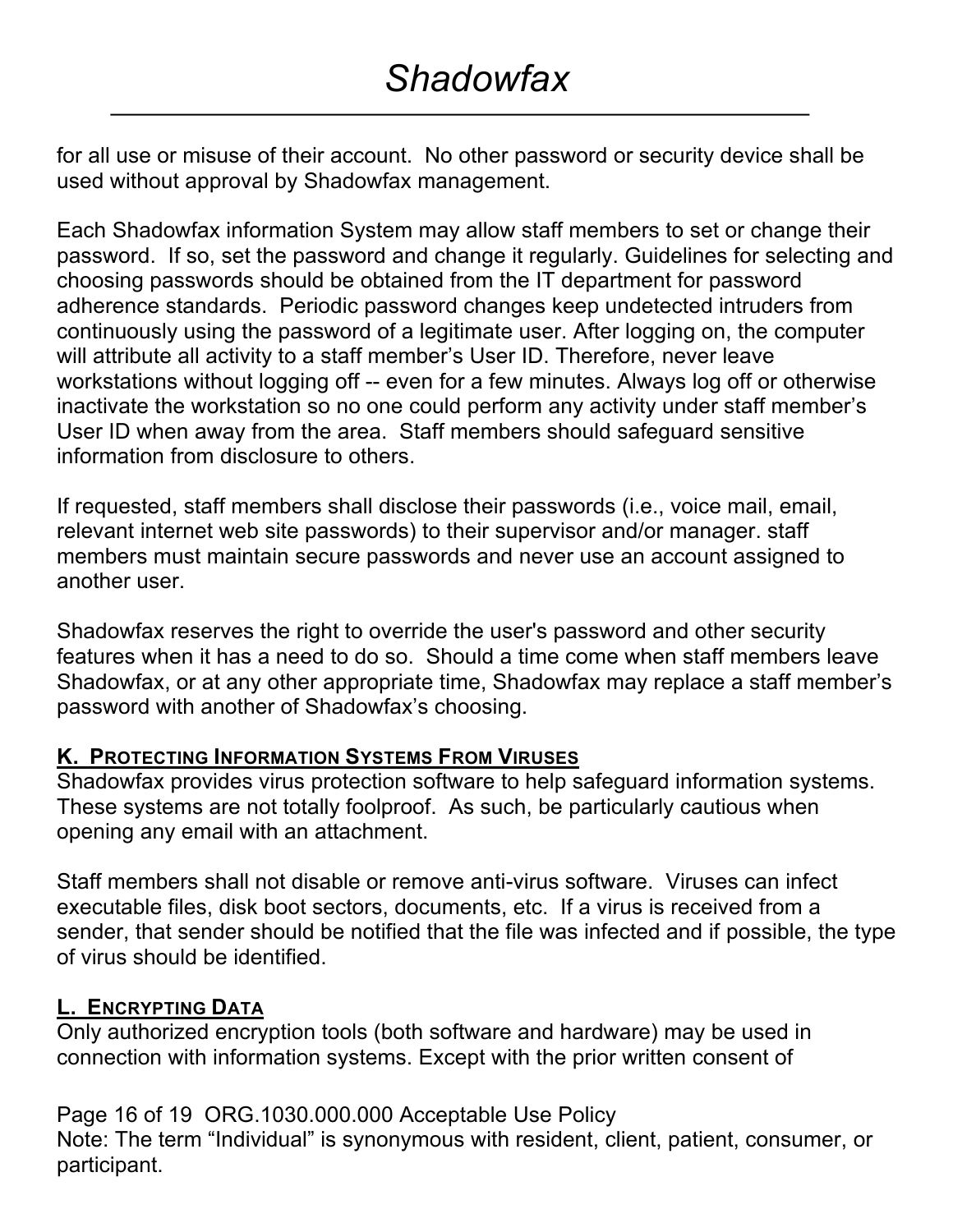Shadowfax management, all encryption tools must permit Shadowfax to access and recover all encrypted information.

### **M. SECURING MOBILE COMPUTING DEVICES**

Staff members who use Shadowfax mobile computing resources (i.e., laptops, handheld devices, etc.) must take adequate precautions to ensure that proprietary information contained in such devices is secure and not available to third parties, particularly during travel. staff members are responsible for taking adequate precautions against theft of their mobile computing devices. Please discuss with IT on bringing your own device in regard to technology for additional information and standards.

### **N. ACCEPTABLE USE**

- **Authorized Use.** The authorized use of Shadowfax systems is limited to Shadowfax's official business. Shadowfax provides information systems and communication tools to facilitate business communication and enhance personal productivity. Shadowfax reserves the right to prohibit or restrict use of Shadowfax systems for any other purpose and at any time.
- **Incidental Personal Use.** Personal use of Shadowfax systems is permitted so long as it is not excessive as determined by Shadowfax, does not interfere with job performance, consume significant resources, or interfere with the activities of other staff members.

### **O. UNACCEPTABLE USE**

- **Unauthorized Use.** Excessive personal and other use of information systems inconsistent with this or any other Shadowfax policy is unauthorized. Under no circumstances are Shadowfax's information systems to be used for personal financial gain or to solicit others for activities unrelated to official Shadowfax business, such as solicitations for personal, political, or religious causes. Installation of software without approval from Shadowfax management is unauthorized.
- **Disruptive Use.** Use that may reasonably be considered offensive or disruptive to any individual or organization, or to harmony within the workplace is prohibited. Such disruptive use includes, but is not limited to, transmission, retrieval, storage, or display of defamatory, obscene, offensive, politically motivated, slanderous,

Page 17 of 19 ORG.1030.000.000 Acceptable Use Policy

Note: The term "Individual" is synonymous with resident, client, patient, consumer, or participant.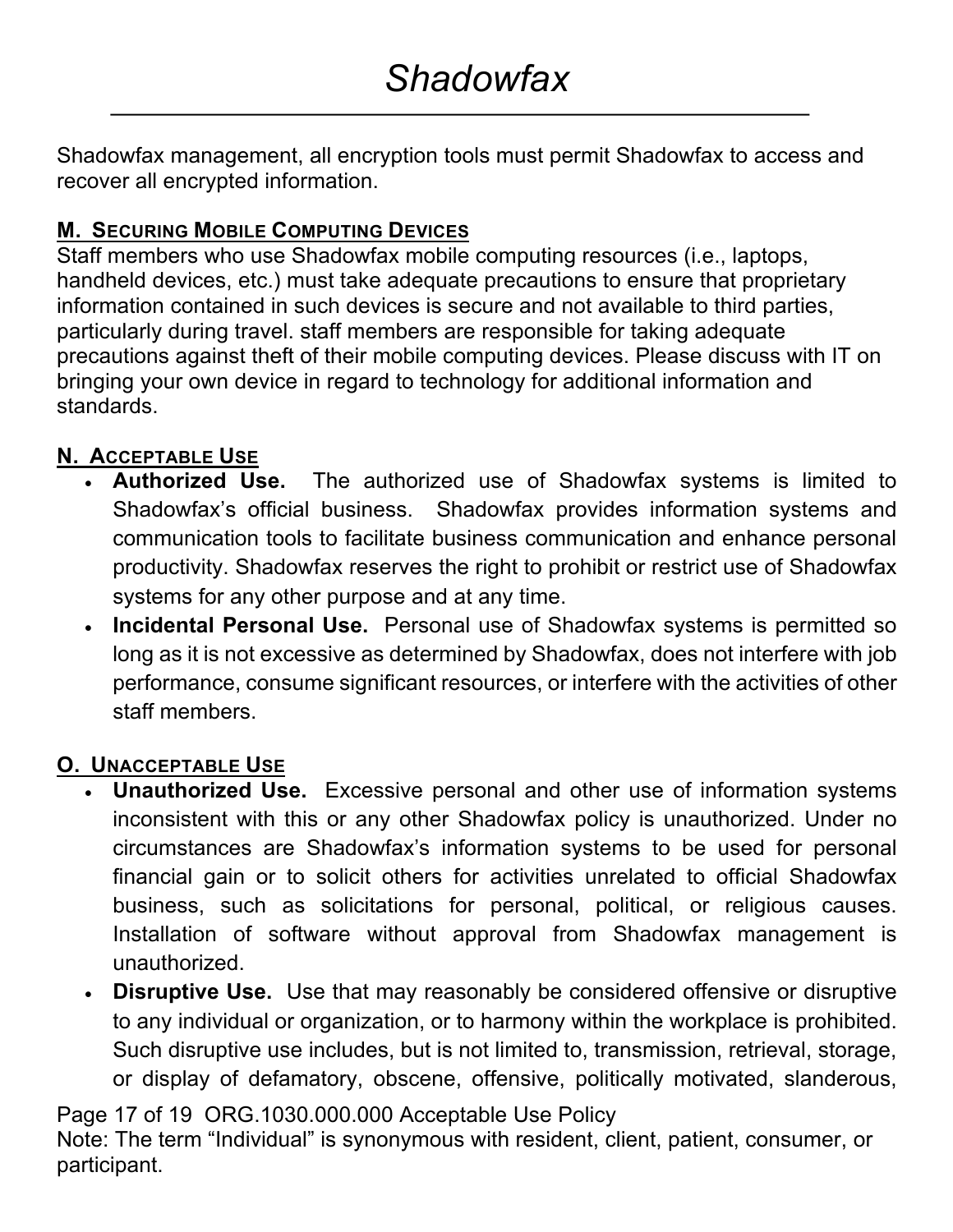harassing, or illegal data, or messages that disclose personal information without authorization. Grossly indiscriminate or "broad band" distribution of email would clearly constitute a disruptive use.

• **Prohibited Use.** Unauthorized or illegal use of third-party intellectual property is prohibited. Such use includes, but is not limited to, downloading or using copyrighted or patented software, video and audio clips or documents on information systems in a manner inconsistent with relevant license terms or other intellectual property rights. When in doubt about the existence or scope of a license or about appropriate use of copyrighted, patented, or otherwise proprietary thirdparty data or software code, staff members should contact Shadowfax management. staff members are expressly prohibited from using Shadowfax's information systems to store or access pornography.

Only the IT Department is authorized to install software on servers, storage, and other related information resources.

### VI. **ENFORCEMENT**

Any staff members member found to have violated this policy, in whole or in part, will be subject to disciplinary action, up to and including termination.

#### VII. **OVERSIGHT**

Shadowfax Compliance Committee or their designee(s) (the "Approved By") will be in charge of the administration of this Policy. The Approved By responsibilities include:

1. Identifying the action steps to come into compliance and directives to maintain compliance and implement the action steps.

- 2. Periodically reviewing this Policy and monitoring compliance to it.
- 3. Training responsible parties on their obligations under the Policy.

Revision History

Page 18 of 19 ORG.1030.000.000 Acceptable Use Policy Note: The term "Individual" is synonymous with resident, client, patient, consumer, or participant.